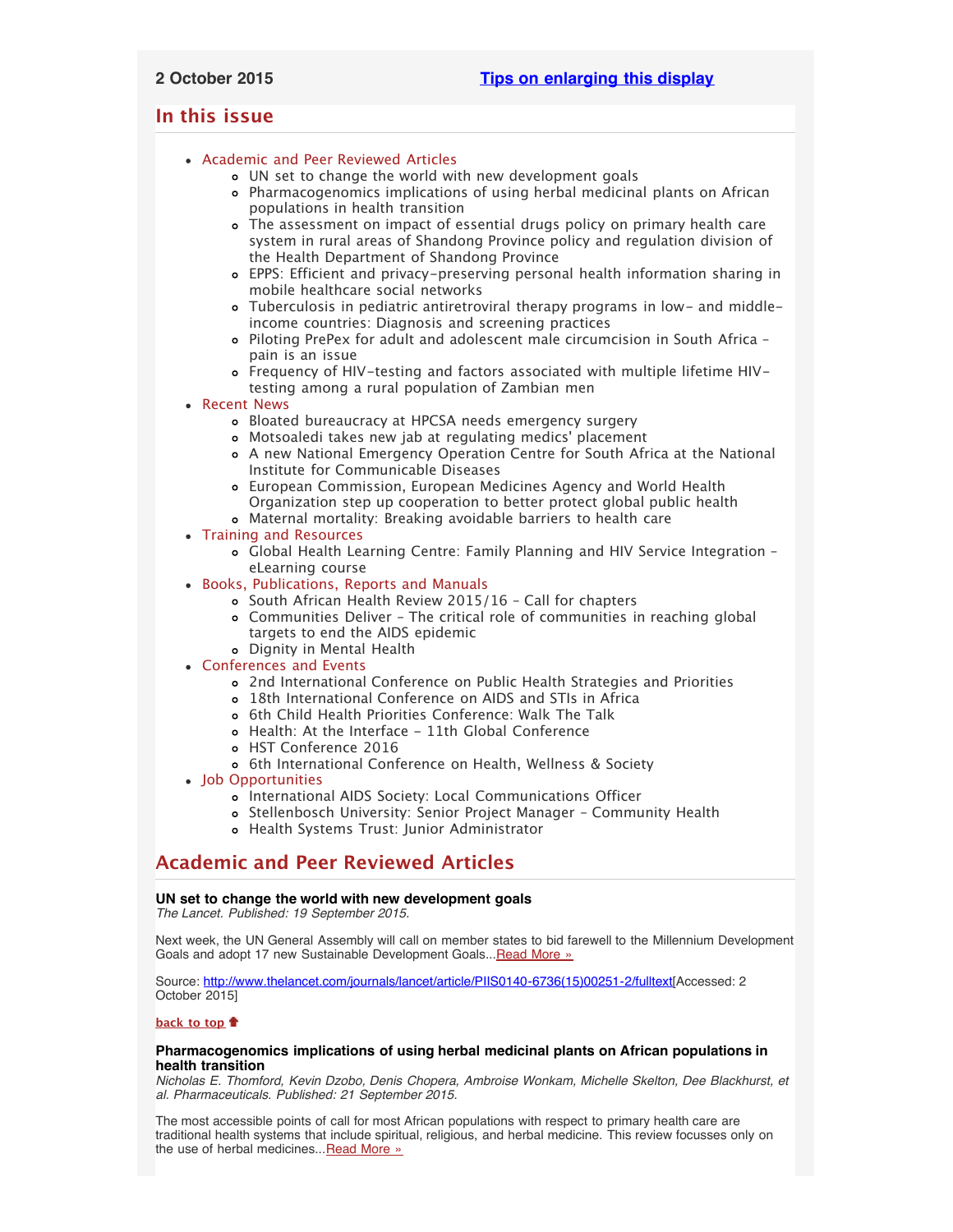### **[back to top](#page-0-3)**

# <span id="page-1-0"></span>**The assessment on impact of essential drugs policy on primary health care system in rural areas of Shandong Province policy and regulation division of the Health Department of Shandong Province**

*Zhuge Lia, Defeng Shub, Mei Xia, Dehai Gao, Dan Lu, Ning Huang, et al. Technology and Health Care. Published: 27 May 2015.*

At present, China has achieved an initial establishment and gradual implementation of a framework for national essential drugs policy. With the further implementation of the national essential drugs policy, it is not clear how the policy works...[Read More »](http://content.iospress.com/download/technology-and-health-care/thc951?id=technology-and-health-care%2Fthc951)

Source: [http://content.iospress.com/download/technology-and-health-care/thc951?id=technology-and-health](http://content.iospress.com/download/technology-and-health-care/thc951?id=technology-and-health-care%2Fthc951)[care%2Fthc951\[](http://content.iospress.com/download/technology-and-health-care/thc951?id=technology-and-health-care%2Fthc951)Accessed: 2 October 2015]

#### **[back to top](#page-0-3)**

## <span id="page-1-1"></span>**EPPS: Efficient and privacy-preserving personal health information sharing in mobile healthcare social networks**

*Shunrong Jiang, Xiaoyan Zhu, Liangmin Wang. Sensors. Published: 3 September 2015.*

Mobile healthcare social networks (MHSNs) have emerged as a promising next-generation healthcare system, which will significantly improve the quality of life. However, there are many security and privacy concerns before personal health information (PHI) is shared with other parities. [Read More »](http://www.mdpi.com/1424-8220/15/9/22419)

Source: [http://www.mdpi.com/1424-8220/15/9/22419\[](http://www.mdpi.com/1424-8220/15/9/22419)Accessed: 2 October 2015]

### **[back to top](#page-0-3)**

## <span id="page-1-2"></span>**Tuberculosis in pediatric antiretroviral therapy programs in low- and middle-income countries: Diagnosis and screening practices**

*Marie Ballif, Lorna Renner, Jean Claude Dusingize, Valeriane Leroy, Samuel Ayaya, Kara Wools-Kaloustian, et al. Pediatric Infectious Diseases Society. Published: 16 February 2015.*

The global burden of childhood tuberculosis (TB) is estimated to be 0.5 million new cases per year. Human immunodeficiency virus (HIV)-infected children are at high risk for TB. Diagnosis of TB in HIV-infected children remains a major challenge. [Read More »](http://jpids.oxfordjournals.org/content/early/2014/03/27/jpids.piu020.full)

Source: [http://jpids.oxfordjournals.org/content/early/2014/03/27/jpids.piu020.full\[](http://jpids.oxfordjournals.org/content/early/2014/03/27/jpids.piu020.full)Accessed: 2 October 2015]

### **[back to top](#page-0-3)**

<span id="page-1-3"></span>**Piloting PrePex for adult and adolescent male circumcision in South Africa – pain is an issue** *Limakatso Lebina, Noah Taruberekera, Minja Milovanovic, Karin Hatzold, Miriam Mhazo, Cynthia Nhlapo, et al. Plos One. Published: 25 September 2015.*

The World Health Organization and the Joint United Nations Programme on HIV/AIDS have recommended the scale-up of Medical Male Circumcision (MMC) in countries with high HIV and low MMC prevalence. PrePex device circumcision is proposed as an alternate method for scaling up MMC. [Read More »](http://journals.plos.org/plosone/article?id=10.1371/journal.pone.0138755)

Source: <http://journals.plos.org/plosone/article?id=10.1371/journal.pone.0138755>[Accessed: 2 October 2015]

#### **[back to top](#page-0-3)**

# <span id="page-1-4"></span>**Frequency of HIV-testing and factors associated with multiple lifetime HIV-testing among a rural population of Zambian men**

*B Hensen, JJ Lewis, A Schaap, M Tembo, M Vera-Hernández, W Mutale, HA Weiss, et al. BioMed Central. Published: 24 September 2015.*

Across sub-Saharan Africa, men's levels of HIV-testing remain inadequate relative to women's. Men are less likely to access anti-retroviral therapy and experience higher levels of morbidity and mortality once initiated on treatment... [Read More »](http://www.biomedcentral.com/1471-2458/15/960)

Source: [http://www.biomedcentral.com/1471-2458/15/960\[](http://www.biomedcentral.com/1471-2458/15/960)Accessed: 2 October 2015]

**[back to top](#page-0-3)**

# <span id="page-1-5"></span>**Recent News**

<span id="page-1-6"></span>**Bloated bureaucracy at HPCSA needs emergency surgery**

*Health-e News. Published: 21 September 2015.*

The HPCSA is notorious for its inefficiency, but the Health Minister finally has an opportunity to reform this Byzantine monster. Read More »

Source: [http://www.health-e.org.za/2015/09/21/bloated-bureaucracy-at-hpcsa-needs-emergency](http://www.health-e.org.za/2015/09/21/bloated-bureaucracy-at-hpcsa-needs-emergency-surgery/)[surgery/](http://www.health-e.org.za/2015/09/21/bloated-bureaucracy-at-hpcsa-needs-emergency-surgery/)[Accessed: 2 October 2015]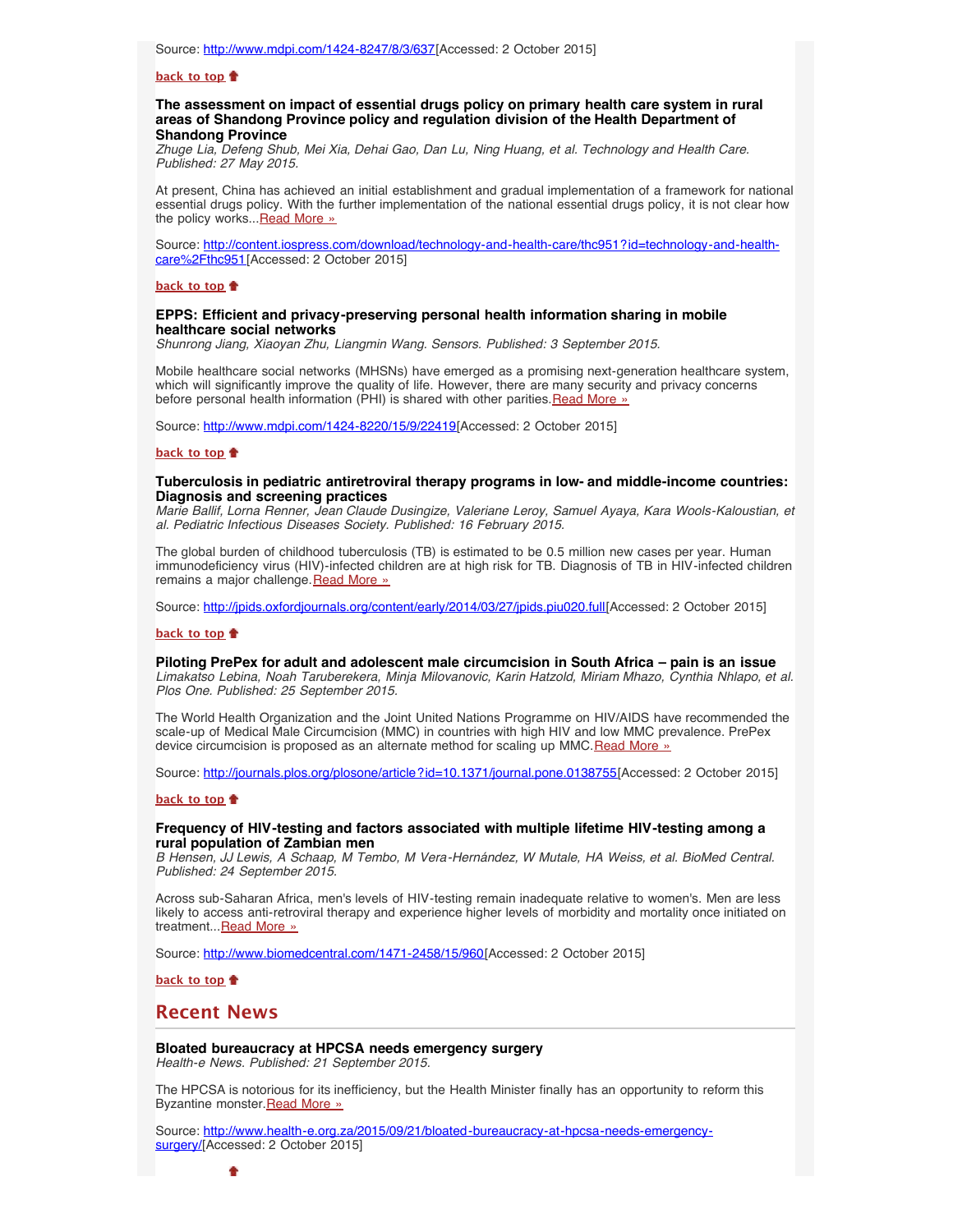# <span id="page-2-0"></span>**Motsoaledi takes new jab at regulating medics' placement**

*BDlive. Published: 22 September 2015.*

The Health Department's controversial plan to use a "certificate of need" to regulate where doctors work was among proposals contained in the White Paper on National Health Insurance, Health Minister Aaron Motsoaledi told delegates to the annual Hospital Association of SA conference on Monday. [Read More »](http://www.hst.org.za/news/motsoaledi-takes-new-jab-regulating-medics-placement)

Source: [http://www.bdlive.co.za/national/2015/09/22/motsoaledi-takes-new-jab-at-regulating-medics](http://www.bdlive.co.za/national/2015/09/22/motsoaledi-takes-new-jab-at-regulating-medics-placement)[placement](http://www.bdlive.co.za/national/2015/09/22/motsoaledi-takes-new-jab-at-regulating-medics-placement)[Accessed: 2 October 2015]

#### **[back to top](#page-0-3)**

### <span id="page-2-1"></span>**A new National Emergency Operation Centre for South Africa at the National Institute for Communicable Diseases**

*NICD Surveillance Bulletin #3. Published: September 2015.*

The unprecedented 2013-2015 Ebola virus outbreak in Guinea, Liberia and Sierra Leone highlighted the need for an Emergency Operations Centre (EOC) to coordinate the response, as normal management resources were easily overwhelmed by the complex emergency that arose in these countries. Read More »

Source: http://www.nicd.ac.za/assets/files/EOC(1).pdf [Accessed: 2 October 2015]

## **[back to top](#page-0-3)**

# <span id="page-2-2"></span>**European Commission, European Medicines Agency and World Health Organization step up cooperation to better protect global public health**

*European Medicines Agency. Published: 22 September 2015.*

The European Commission and the European Medicines Agency (EMA) have agreed with the World Health Organization (WHO) to share certain non-public information on the safety, quality and efficacy of medicines already authorised or under review in the European Union (EU), or pre-qualified or under review by WHO.[Read](http://www.ema.europa.eu/ema/index.jsp?curl=pages/news_and_events/news/2015/09/news_detail_002396.jsp&mid=WC0b01ac058004d5c1) [More »](http://www.ema.europa.eu/ema/index.jsp?curl=pages/news_and_events/news/2015/09/news_detail_002396.jsp&mid=WC0b01ac058004d5c1)

Source: [http://www.ema.europa.eu/ema/\[](http://www.ema.europa.eu/ema/index.jsp?curl=pages/news_and_events/news/2015/09/news_detail_002396.jsp&mid=WC0b01ac058004d5c1)Accessed: 2 October 2015]

# **[back to top](#page-0-3)**

# <span id="page-2-3"></span>**Maternal mortality: Breaking avoidable barriers to health care**

*Daily Maverick. Published: 25 September 2015.*

Last week, Amnesty International presented the sobering outcome of 18 months of fieldwork in the area of maternal healthcare to the Third World Social Sciences Forum in Durban. Lack of access, lack of privacy and lack of knowledge remain the great barriers to maternal and child health, and as a result, thousands of preventable deaths occur each year. But there is some light at the end of the tunnel. [Read More »](http://www.hst.org.za/news/maternal-mortality-breaking-avoidable-barriers-healthcare)

Source: [http://www.dailymaverick.co.za/article/2015-09-25-maternal-mortality-breaking-avoidable-barriers-to](http://www.dailymaverick.co.za/article/2015-09-25-maternal-mortality-breaking-avoidable-barriers-to-healthcare/#.Vg0p0eyqqko)healthcare/#.Vg0p0eygqko[Accessed: 2 October 2015]

**[back to top](#page-0-3)**

# <span id="page-2-4"></span>**Training and Resources**

### <span id="page-2-5"></span>**Family Planning and HIV Service Integration – eLearning course** *Global Health Learning Centre*

This course will explain the benefits of integrating family planning (FP) into HIV services and provide guidance on how to establish and sustain the delivery of integrated FP/HIV services. [Click Here»](http://www.globalhealthlearning.org/course/family-planning-and-hiv-service-integration#sthash.wnFeCIkL.dpuf)

**[back to top](#page-0-3)**

# <span id="page-2-6"></span>**Books, Publications, Reports and Manuals**

# <span id="page-2-7"></span>**South African Health Review 2015/16 – Call for chapters**

*Health Systems Trust*

The South African Health Review (SAHR), published annually by Health Systems Trust (HST) for 18 years, is an accredited peer-reviewed journal that is widely respected as an authoritative source of research, analysis and reflection on health systems. [Click Here»](http://www.hst.org.za/news/south-african-health-review-201516-call-chapters)

#### **[back to top](#page-0-3)**

# <span id="page-2-8"></span>**Communities Deliver – The critical role of communities in reaching global targets to end the AIDS epidemic**

*UNAIDS and Stop AIDS Alliance. Published: July 2015.*

Communities were the first responders to HIV three decades ago, and they remain essential in advocating for a robust response to the epidemic, delivering services that can reach everyone in need and tackling HIV-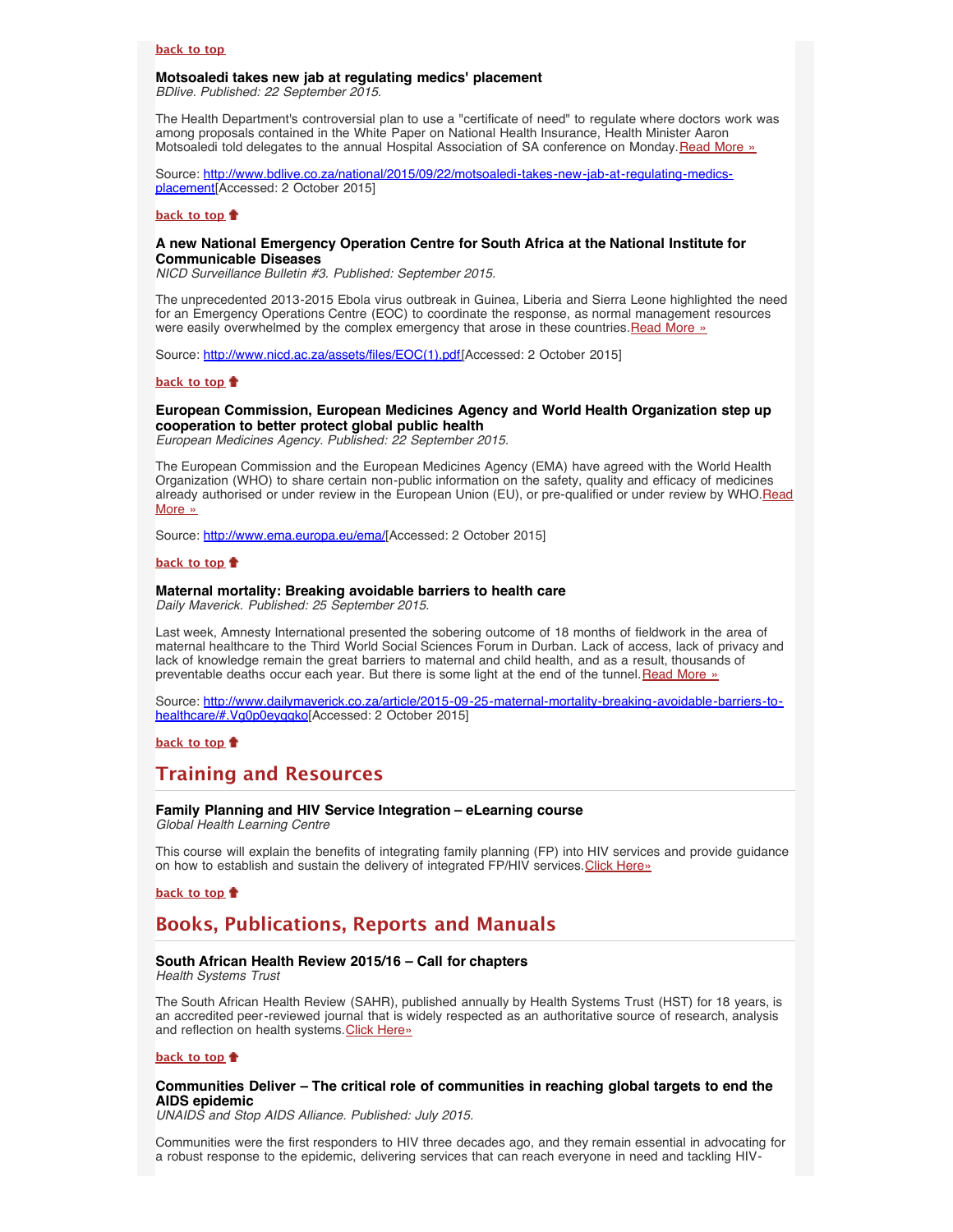related stigma and discrimination.[Click Here»](http://www.hst.org.za/publications/communities-deliver-critical-role-communities-reaching-global-targets-end-aids-epidemic)

#### **[back to top](#page-0-3)**

## <span id="page-3-0"></span>**Dignity in Mental Health**

*World Federation for Mental Health. Published: 10 October 2015.*

This year the World Federation for Mental Health has chosen "Dignity in Mental Health" as the theme for World Mental Health Day on 10 October. [Click Here»](http://www.hst.org.za/publications/dignity-mental-health)

### **[back to top](#page-0-3)**

# <span id="page-3-1"></span>**Conferences and Events**

# <span id="page-3-2"></span>**2nd International Conference on Public Health Strategies and Priorities**

*When: 6-7 November 2015 Venue: Vlora, Albania URL: <http://fatjonakamberi.wix.com/conficphspvlora2015>*

The purpose of this conference is to discuss the situation of public health according to the specific profiles of our countries, as well as to promote the priority needs in the community health services. The conference will enable the presentation and discussion of successes, opportunities, challenges and barriers facing public health in our times.

#### **[back to top](#page-0-3)**

### <span id="page-3-3"></span>**18th International Conference on AIDS and STIs in Africa**

*When: 29 November to 4 December 2015 Venue: Rainbow Towers Hotel & Conference Centre, Harare, Zimbabwe URL: <http://icasa2015zimbabwe.org/overview/icasa-2015-background/>*

As ICASA Zimbabwe coincides with the MDG target year, the International Conference on AIDS and STIs in Africa is offering the strategic first forum for post-MGD to leaders, activists, scientists and community to take stock of the outcomes of the MDG high level meeting challenges and to pave the way for a new, innovative and efficient approach towards an Africa AIDS free generation.

#### **[back to top](#page-0-3)**

## <span id="page-3-4"></span>**6th Child Health Priorities Conference: Walk the Talk**

*When: 3-5 December 2015 Venue: University of KwaZulu-Natal, Pietermaritzburg Campus, South Africa Contact: infochpc2015@gmail.com*

The theme of the conference this year is "Walk the Talk" and the focus will be the recommendations that have arisen from the Ministerial Committees looking at Maternal, Newborn and Child Mortality.

## **[back to top](#page-0-3)**

## <span id="page-3-5"></span>**Health: At the Interface - 11th Global Conference**

*When: 14-16 March 2016 Venue: Budapest, Hungary URL: [http://www.inter-disciplinary.net/probing-the-boundaries/health/research-streams/health/call-for](http://www.inter-disciplinary.net/probing-the-boundaries/health/research-streams/health/call-for-participation/)[participation/](http://www.inter-disciplinary.net/probing-the-boundaries/health/research-streams/health/call-for-participation/)*

Whether health is regarded as a value in itself, or an instrument to greater human productivity, the tendency to ignore, conceal or minimise painful truths concerning threats to human health presents a complex problem in need of inter-disciplinary responses. The Health Project aims to provide a platform for examining and exploring issues surrounding the ways people experience health issues directly and indirectly, on a personal or professional basis...

### **[back to top](#page-0-3)**

#### <span id="page-3-6"></span>**HST Conference 2016**

*When: 4-6 May 2016 Venue: Birchwood Conference Centre, Boksburg, Gauteng URL: [http://www.hstconference2016.org.za](http://www.hstconference2016.org.za/)*

Health Systems Trust (HST) is hosting a conference from 4-6 May 2016 at the Birchwood Conference Centre, Boksburg, Gauteng. Under the banner of *Strengthened health systems for sustainable development: sharing, supporting, synergising*, the event is designed to advance the global public health agenda in improving health outcomes.

## **[back to top](#page-0-3)**

<span id="page-3-7"></span>**6th International Conference on Health, Wellness & Society** *When: 20-21 October 2016*

*Venue: Catholic University of America, Washington D.C., USA URL: <http://healthandsociety.com/DCConference-2016>*

The Sixth International Conference on Health, Wellness & Society will feature plenary sessions by some of the